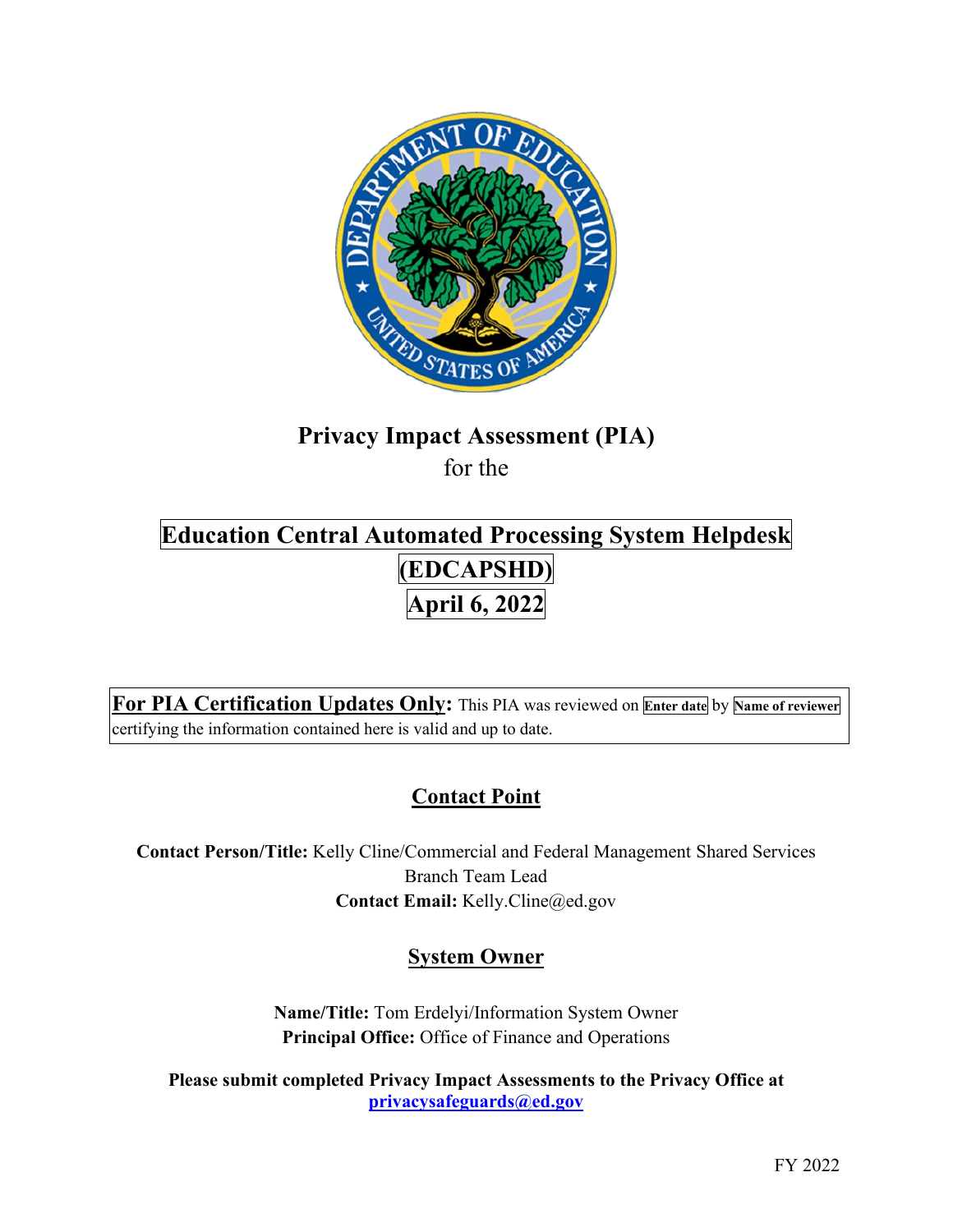*Please complete this Privacy Impact Assessment (PIA) on how personally identifiable information (PII) is collected, stored, protected, shared, and managed electronically by your system. You may wish to consult with your ISSO in completing this document. If a question does not apply to your system, please answer with N/A.* 

#### **1. Introduction**

**1.1.** Describe the system including the name, acronym, and a brief description of the program or purpose for the system.

Education Central Automated Processing System (EDCAPS) Helpdesk (HD) is a U.S. Department of Education (Department) organizational instance of the ServiceNow webbased software-as-a-service (SaaS) application that resides on the FedRAMP Government Community Cloud (GCC) platform. EDCAPSHD is used by  $EDCAPS<sup>1</sup>$ internal and external customers to open "trouble tickets" and internally by the EDCAPS Customer Support group (consisting of Federal employees and contractors) to respond to these tickets. Trouble tickets include questions regarding how to use or access EDCAPS or how to use specific tools within EDCAPS.

Tickets are submitted through two methods. Internal users can submit tickets through a web portal and both internal and external users can submit tickets via telephone or email. All users submitting tickets provide name, phone number, and email address as contact information to resolve the issue; internal users also provide principal office and work location. Once a ticket is received, the EDCAPS Customer Support group responds to the ticket either by phone or email using the contact information given by the individual submitting the ticket.

**1.2.** Describe the purpose for which the personally identifiable information  $(PII)^2$  is collected, used, maintained or shared.

 PII that is collected and maintained within EDCAPSHD is used to assist help desk specialists in tracking, remediating, and responding to customers who are experiencing issues with EDCAPSHD supported applications.

**1.3.** Is this a new system, or one that is currently in operation?

<sup>&</sup>lt;sup>1</sup> EDCAPS consists of four major web applications: Contracts and Purchasing Support System (CPSS), Financial Management Systems Software (FMSS), e2 Travel Management System (TMS), and Grants Management System

place of birth, mother's maiden name, etc. OMB Circular A-130, page 33 (G5).  $\frac{2}{1}$  The term "personally identifiable information" refers to information which can be used to distinguish or trace an individual's identity, such as their name, social security number, biometric records, etc. alone, or when combined with other personal or identifying information which is linked or linkable to a specific individual, such as date and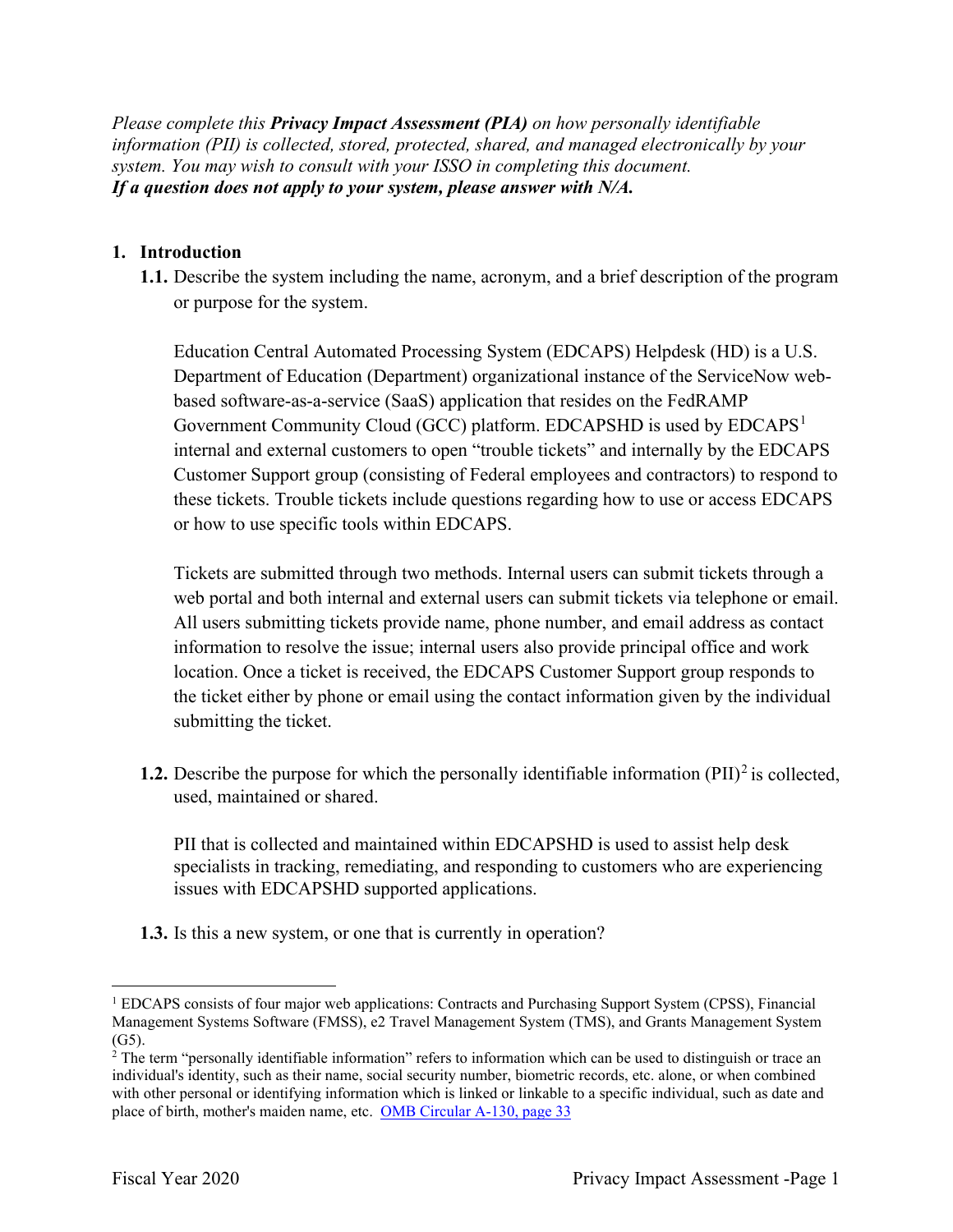#### Currently Operating System

**1.4.** Is this PIA new, or is it updating a previous version?

### New PIA

Guidance on how to apply the definition of PII required that a PIA be completed for the system.

**1.5.** Is the system operated by the agency or by a contractor?

Contractor

**1.5.1.** If the system is operated by a contractor, does the contract or other acquisitionrelated documents include privacy requirements?

 $\Box N/A$ 

Yes

### **2. Legal Authorities and Other Requirements**  *If you are unsure of your legal authority, please contact your program attorney.*

 **2.1.** What specific legal authorities and/or agreements permit and regulate the collection and use of data by the system? Please include name and citation of the authority.

 Act of 1950 (Pub. L. 81-784); Federal Managers' Financial Integrity Act (FMFIA) of Authority for maintenance of the system includes the Budget and Accounting Procedures 1982 (Pub. L. 97-255); Prompt Payment Act of 1982 (Pub. L. 97-177); Single Audit Act of 1984 (Pub. L. 98-502); Cash Management Improvement Act of 1990 (Pub. L. 101- 453); Chief Financial Officers Act of 1990 (Pub. L. 101-576); Government Performance and Results Act (GPRA) of 1993 (Pub. L. 103-62); Federal Financial Management Act (FFMA) of 1994 (Pub. L. 103-356); Federal Financial Management Improvement Act (FFMIA) of 1996 (Pub. L. 104-208); Government Accountability Office Policy and Procedures Manual; Statement of Federal Financial Accounting Standards published by the Government Accountability Office and the Office of Management and Budget; 31 U.S.C. 3701-20E; Federal Claims Collection Act of 1966 (Pub. L. 89-508); Debt Collection Act of 1982 (Pub. L. 97-365); and Debt Collection Improvement Act of 1996 (Section 31001 of Pub. L. 104-134).

#### **SORN**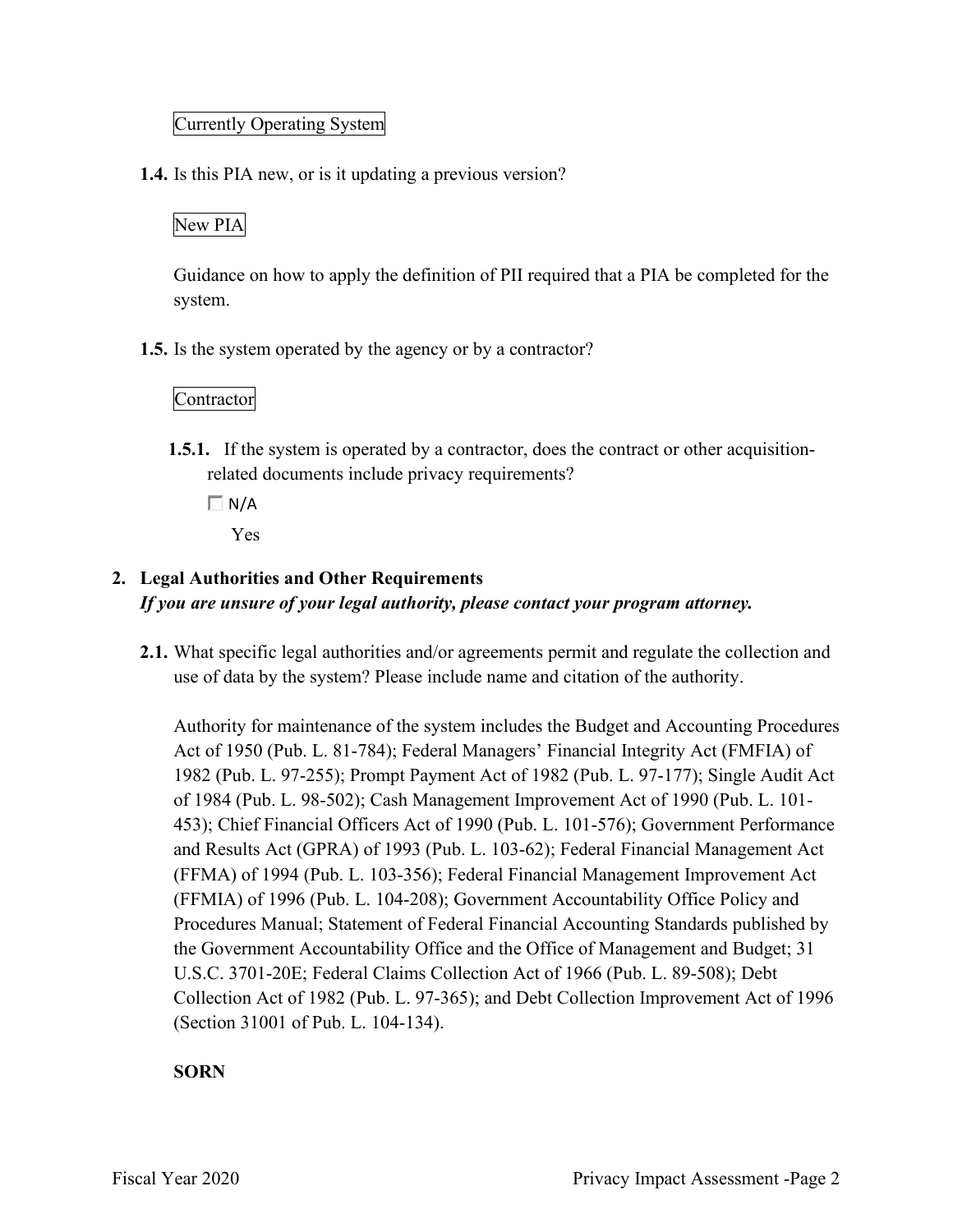such as a Social Security Number or other identification?<br>No **2.2.** Is the information in this system retrieved by an individual's name or personal identifier

- **2.2.1.** If the above answer is **YES,** this system will need to be covered by Privacy Act System of Records Notice(s)  $(SORN(s))$ .<sup>3</sup> Please provide the SORN name, number, Federal Register citation and link, or indicate that a SORN is in progress.  $\overline{M}$  N/A
- **2.2.2.** If the above answer is **NO**, explain why a SORN was not necessary. For Department, etc. example, the information is not retrieved by an identifier, the information is not maintained in a system of records, or the information is not maintained by the

 $\Box$  N/A

This information is retrieved through the use of the Cloud Based Helpdesk ticketing system using the incident record number.

#### **Records Management**

**If you do not know your records schedule, please consult with your records liaison or send an email to [RMHelp@ed.gov](mailto:RMHelp@ed.gov)** 

 **2.3.** What is the records retention schedule approved by National Archives and Records Administration (NARA) for the records contained in this system? Please provide all relevant NARA schedule numbers and disposition instructions.

 The records in EDCAPSHD are covered by the NARA-approved General Records GRS-2017-0001-0001, which permits agencies to maintain records for one year unless (i.e., ongoing investigations), whichever is appropriate. The Department maintains Schedule (GRS) 5.8 Administrative Help Desk Records, disposition authority DAAthere is a business need. EDCAPSHD plans to destroy service request tickets no more than four (4) years after the ticket is resolved, or when no longer needed for business use service request tickets for audit tracking and resource planning purposes and to analyze historical trends.

access and correct any PII maintained by ED. https://connected.ed.gov/om/Documents/SORN-Process.pdf<br>Fiscal Year 2020 Privacy Impact Assessment -Page 3 <sup>3</sup> A System of Records Notice (SORN) is a formal notice to the public that identifies the purpose for which PII is collected, from whom and what type of PII is collected, how the PII is shared externally (routine uses), and how to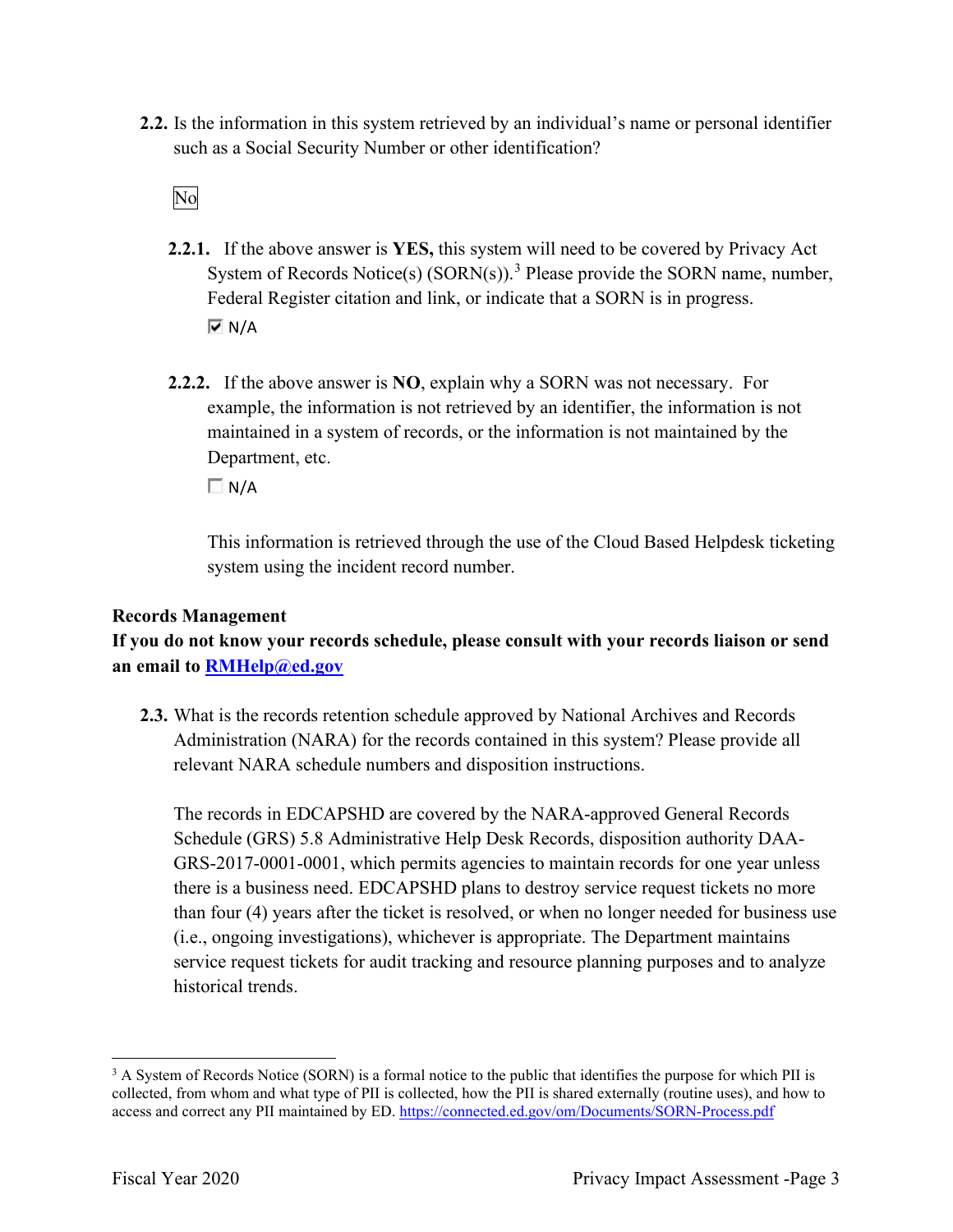**2.4.** Is the PII contained in this system disposed of appropriately, and in accordance with the timelines in the records disposition schedule?

Yes

#### **3. Characterization and Use of Information**

#### **Collection**

**3.1.** List the specific PII elements (e.g., name, email, address, phone number, date of birth, Social Security, etc.) that the system collects, uses, disseminates, or maintains.

External customers: First name, last name, phone number and email address are collected from external customers when they call in or send an email to the EDCAPS Helpdesk to create a trouble ticket related to any of the EDCAPSHD supported applications. Information pertaining to incidents related to tickets may also be collected.

Internal customers: First name, last name, work email, work phone number, the name of their principal office, and work location are collected when a trouble ticket related to any of the EDCAPSHD supported applications is created for internal Department customers. Information pertaining to incidents related to tickets may also be collected.

stated in Question 1.2?<br>Yes **3.2.** Does the system collect only the minimum amount required to achieve the purpose

The PII collected and maintained is the minimum amount required by EDCAPSHD to assist help desk specialists in tracking, remediating, and responding to customers who are experiencing issues with EDCAPSHD supported applications.

**3.3.** What are the sources of PII collected (e.g., individual, school, another agency, commercial sources, etc.)?

EDCAPSHD supported applications customers who report any issue(s) with the affected application(s).

**3.4.** How is the PII collected from the stated sources listed in Question 3.3 (e.g., paper form, web page, database, etc.)?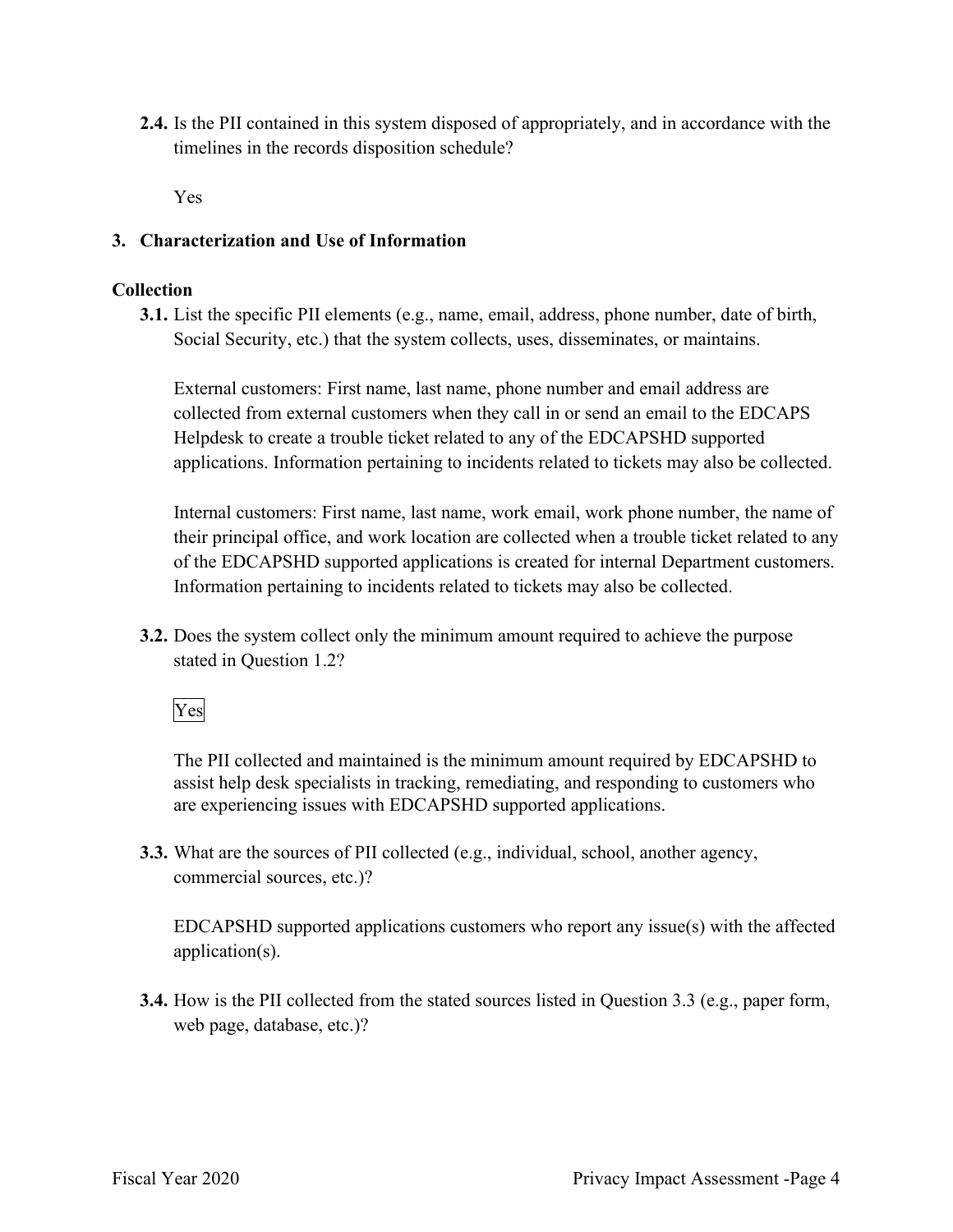web portal, or when an internal or external customer either calls or emails the help desk PII is collected when an internal customer submits a trouble ticket via the ServiceNow with an issue related to the EDCAPSHD supported applications.

**3.5.** How is the PII validated or confirmed to ensure the integrity of the information collected?<sup>4</sup> Is there a frequency at which there are continuous checks to ensure the PII remains valid and accurate?

The customer receives a confirmation email with a ticket number once the customer's issue has been logged in the EDCAPSHD system. In that email contains the information the customer submitted, allowing them to verify information that was collected is valid and correct.

#### **Use**

**3.6.** Describe how the PII is used to achieve the purpose stated in Question 1.2 above.

 The Department uses the PII collected by EDCAPSHD to provide technical support activities for EDCAPSHD supported applications. Specifically, the PII is used to assist help desk specialists in responding to internal and external customers who are experiencing issues with the EDCAPSHD supported applications. Technical support activities include the following:

- Managing service requests tickets;
- Assigning work orders;
- Retrieving incident information;
- Troubleshooting;
- Emailing correspondence.
- prior to deployment or for training employees?<br>No **3.7.** Is the system using PII for testing/researching new applications or information systems

**3.7.1.** If the above answer is **YES,** what controls are in place to minimize the risk and protect the data?

 $\overline{M}$  N/A

and communication with the individual whose information it is. 4 Examples include restricted form filling, account verification, editing and validating information as it's collected, and communication with the individual whose information it is.<br>Fiscal Year 2020 Privacy Impact Assessment -Page 5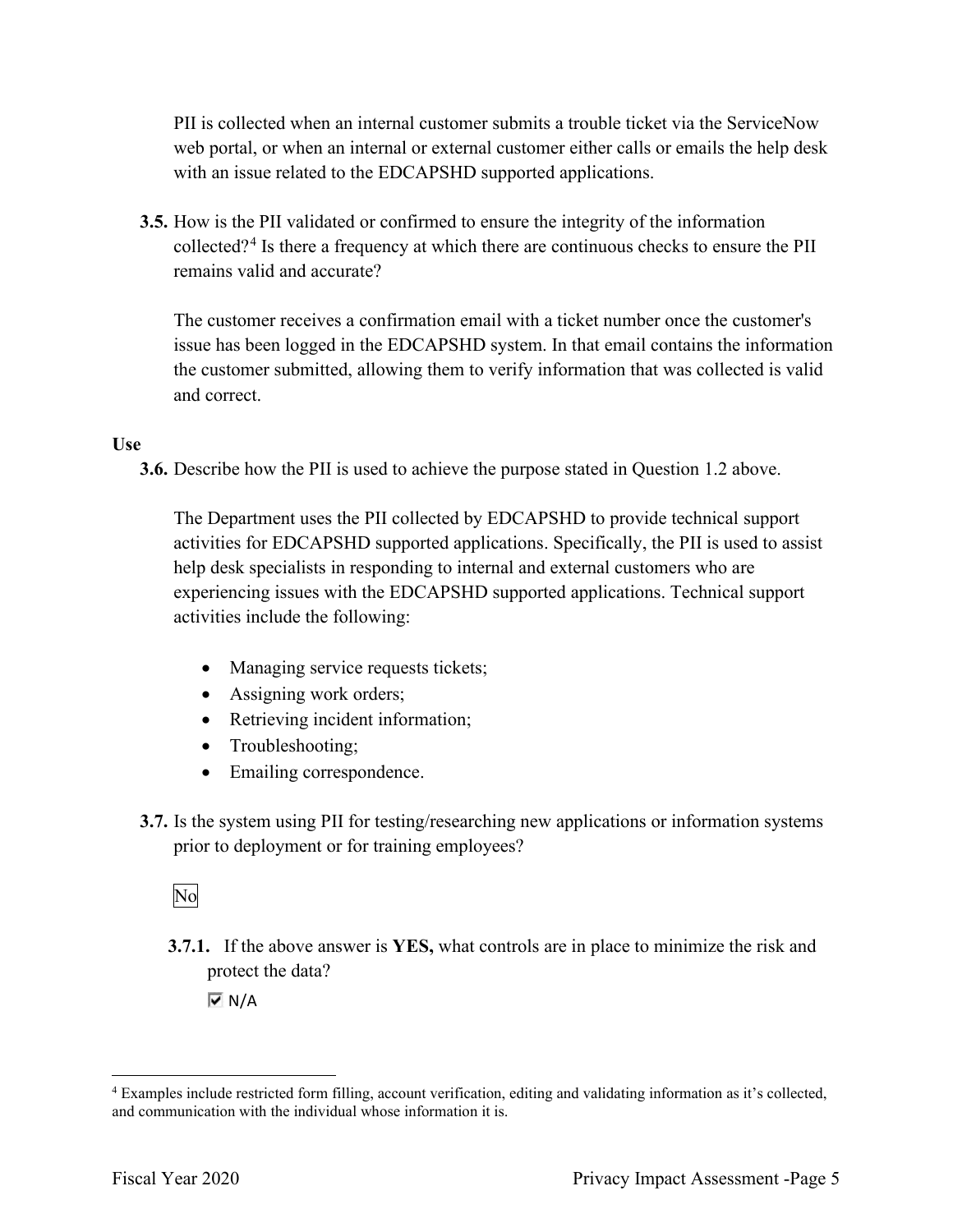#### **Social Security Numbers**

*It is the Department's Policy that, in order to collect Social Security Numbers, the System Owner must state the collection is: 1) authorized by law, 2) necessary for an agency purpose, and 3) there is no reasonable alternative.* 

 **3.8.** Does the system collect Social Security Numbers? Note that if the system maintains Social Security Numbers but does not explicitly collect them, answer 3.8.1 to address the purpose for maintaining them.

No

**3.8.1.** If the above answer is **YES**, explain the purpose for its collection, and how the SSN will be used.

N/A

**3.8.2.** Specify any alternatives considered in the collection of SSNs and why the alternatives were not selected.

 $\overline{M}$  N/A

#### **4. Notice**

 public notice, such as a SORN, PIA,)? If notice is not provided, explain why not. **4.1.** How does the system provide individuals with notice about the collection of PII prior to its collection (e.g., direct notice, such as a Privacy Act Statement (if applicable) or

Individuals or entities voluntarily provide information when they contact the Department. Notice of how their information is handled once submitted to the Department is provided through the publication of this PIA.

- **4.2.** Provide the text of the notice or the link to the webpage where the notice is posted if notice is provided other than by SORN or PIA.  $\overline{M}$  N/A
- **4.3.** What opportunities are available for individuals to consent to uses (including new uses of previously collected PII), decline to provide PII, or opt out of the project?

Individuals can choose to not provide information to address their EDCAPSHD supported application issue but doing so will prevent help desk specialists from addressing the individual's matter in an efficient and effective manner.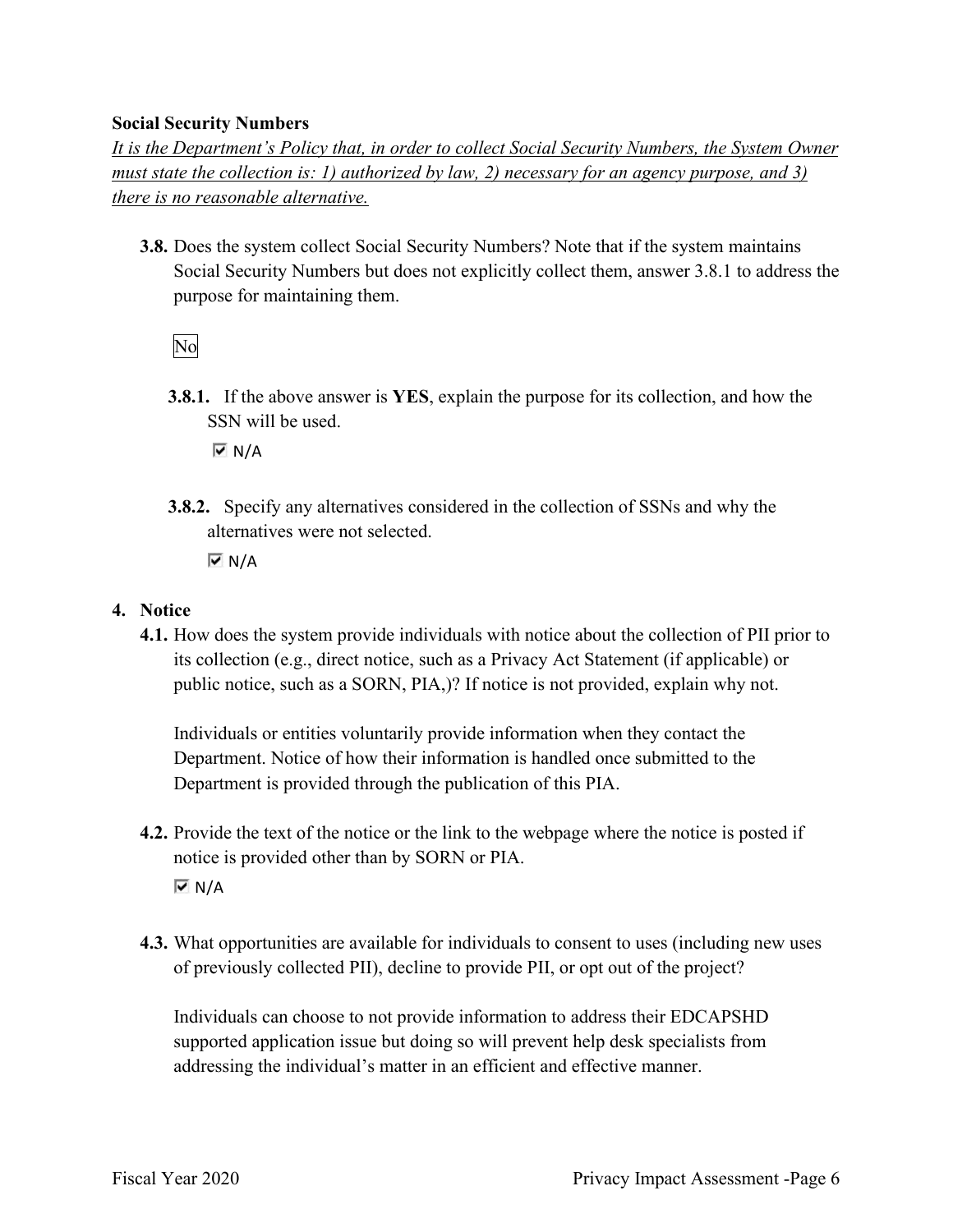are aware of and can consent to, where feasible, these changes? **4.4.** Is the notice referenced in Question 4.1 reviewed and revised when there are changes in the practice, policy, or activities that affect the PII and privacy to ensure that individuals

Yes

If any changes occur to the system related to how information is collected, maintained or used, this PIA will be updated to reflect such changes.

#### **5. Information Sharing and Disclosures**

#### **Internal**

 **5.1.** Will PII be shared internally with other ED principal offices? If the answer is **NO**, please skip to Question 5.4.

No

- **5.2.** What PII will be shared and with whom?  $\overline{M}$  N/A
- organizations? **5.3.** What is the purpose for sharing the specified PII with the specified internal

 $\overline{M}$  N/A

#### **External**

**5.4.** Will the PII contained in the system be shared with external entities (e.g. another agency, school district, the public, etc.)? If the answer is **NO**, please skip to Question 6.1.

No

**5.5.** What PII will be shared and with whom? List programmatic disclosures only.<sup>5</sup> **Note: If you are sharing Social Security Numbers externally, please specify to whom and for what purpose**.

 $\overline{M}$  N/A

<sup>&</sup>lt;sup>5</sup> If this information is covered by Privacy Act System of Records Notice (SORN) please list only relevant programmatic disclosures listed under the Routine Uses section.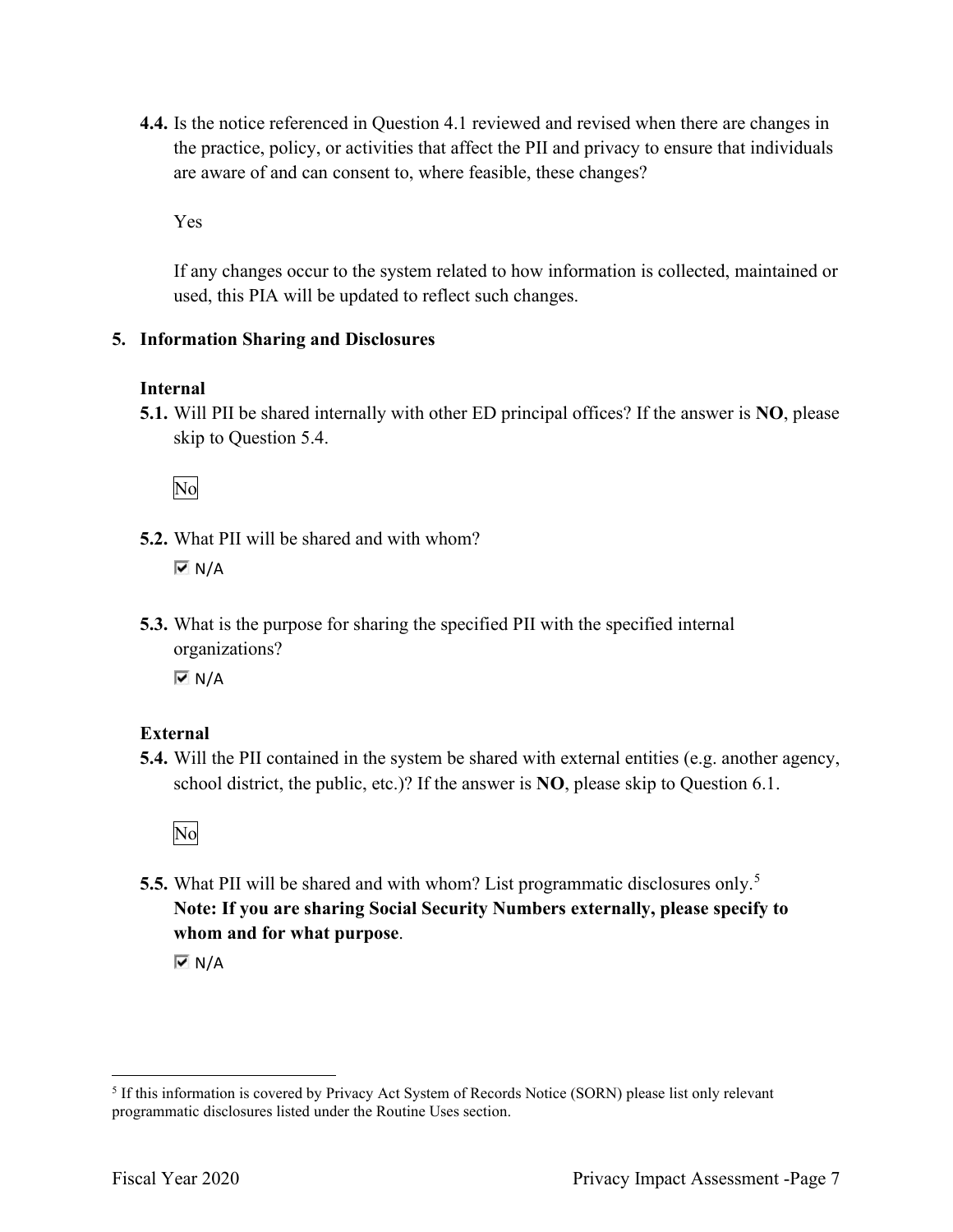- **5.6.** What is the purpose for sharing the PII with the specified external entities?  $\overline{M}$  N/A
- **5.7.** Is the sharing with the external entities authorized?

 Click here to select.  $\overline{M}$  N/A

**5.8.** Is the system able to provide and retain an account of any disclosures made and make it available upon request?

 Click here to select.  $\overline{M}$  N/A

 **5.9.** How is the PII shared with the external entity (e.g. email, computer match, encrypted line, etc.)?

 $\overline{M}$  N/A

**5.10.** Is the sharing pursuant to a Computer Matching Agreement (CMA), Memorandum of Understanding (MOU), or other type of approved sharing agreement with another agency?

 $\overline{M}$  N/A

Click here to select.

**5.11.** Does the project place limitation on re-disclosure?

 $\overline{M}$  N/A

Click here to select.

#### **6. Redress**

**6.1.** What are the procedures that allow individuals to access their own information?

Internal customers have access to a self-help portal where they can submit, view and track the status of their incidents. Both internal and external customers can contact the Department EDCAPSHD staff to get a ticket created or get an update on an existing ticket they do not have direct access to the EDCAPSHD system. Both internal and external customers receive an email notification once a ticket has been created to track their issues.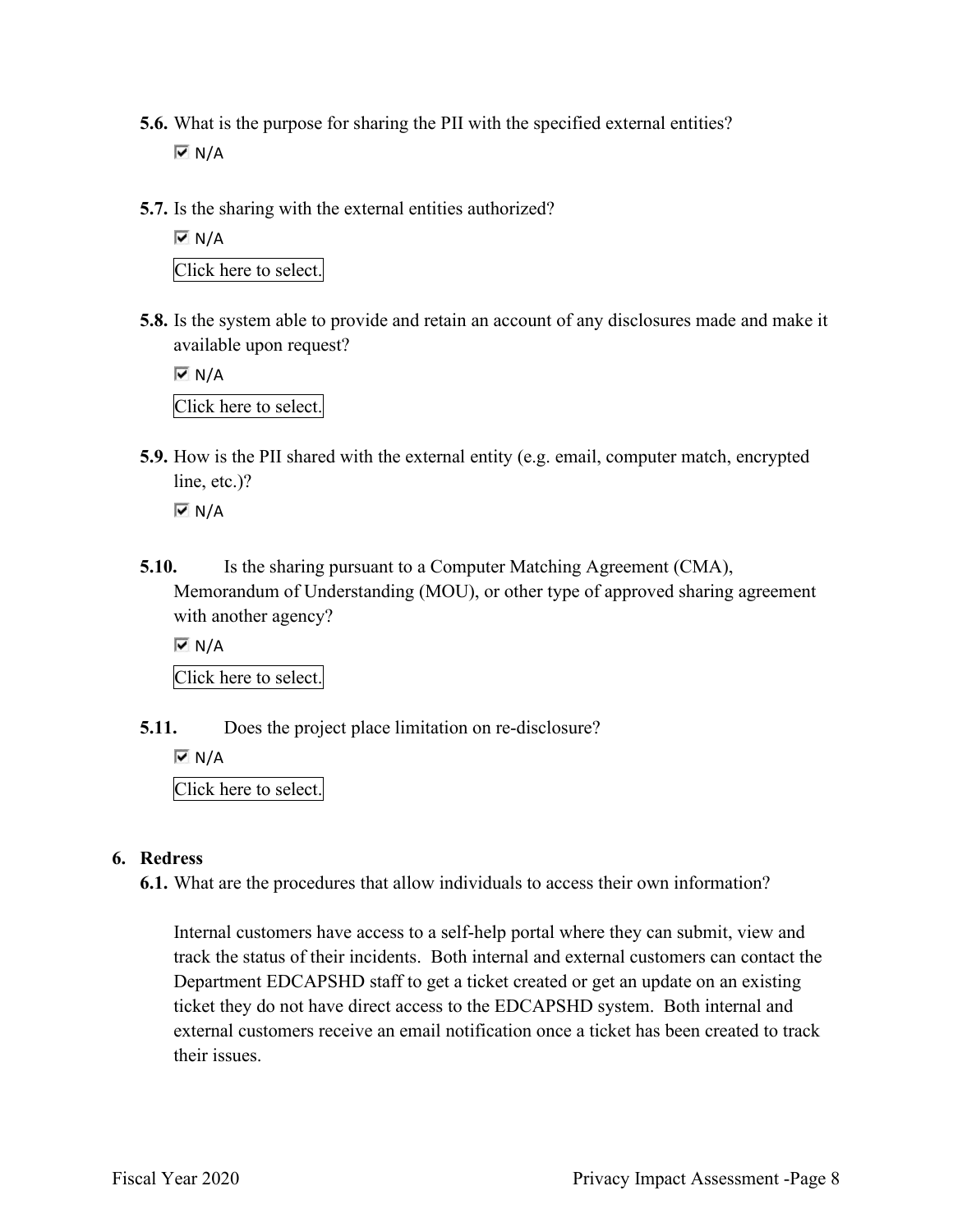**6.2.** What procedures are in place to allow the subject individual to correct inaccurate or erroneous information?

 that they see in the automated email they receive once a ticket is logged on their behalf. Internal customers can access their information through the ServiceNow web portal and can correct inaccurate or erroneous information. Both internal and external customers can call the EDCAPSHD agents or send an email to correct any inaccurate information

**6.3.** How does the project notify individuals about the procedures for correcting their information?

Question 6.2, above, explains how an individual may correct his or her information once obtained by EDCAPSHD.

#### *7.* **Safeguards**

#### *If you are unsure which safeguards will apply, please consult with your ISSO.*

 system and build privacy extensions to the extent feasible? **7.1.** Does the principal office work with their CSO/ISSO to build privacy & security into the

Yes

**7.2.** Is an Authorization to Operate (ATO) required?



**7.3.** Under NIST FIPS Pub. 199, what is the security categorization of the system: **Low, Moderate, or High?** 

 $\Box$  N/A Low

**7.4.** What administrative, technical, and physical safeguards are in place to protect the information?

adherence with FedRAMP standards. EDCAPSHD is hosted outside of the Department's network on a FedRAMP-certified Cloud Service Provider (CSP), ServiceNow. The system is provided as a SaaS and is required to complete routine testing of their environment to ensure the confidentially, integrity, and availability of the information in the system and services provided. The CSP enforces security controls over the physical facility where the system is hosted in adherence with FedRAMP standards.<br>Fiscal Year 2020 Privacy Impact Assessment -Page 9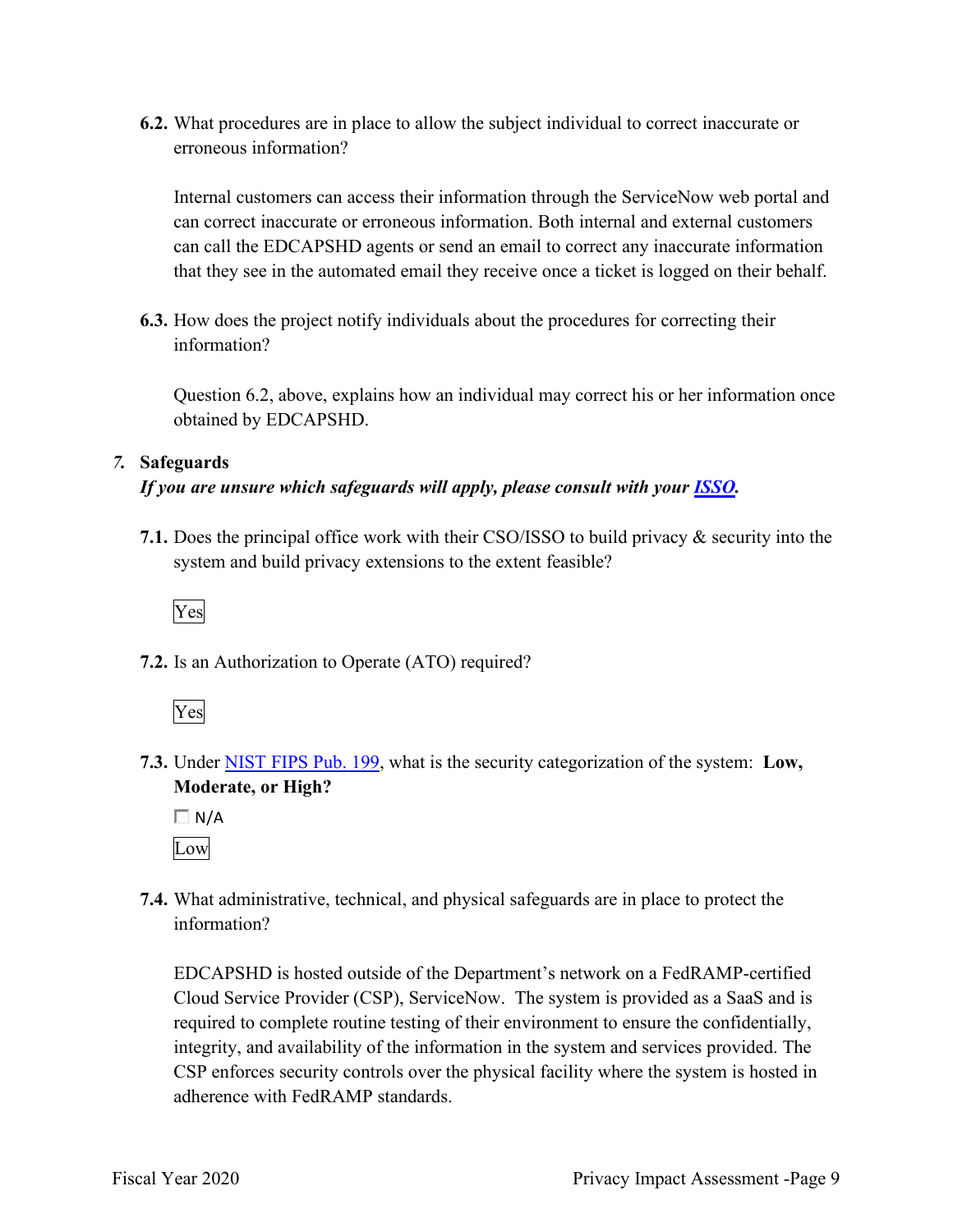EDCAPSHD utilizes role-based authentication to ensure only authorized users can access information, and they can only access the information needed to perform their duties. All users accessing the system are given unique user identification. The Department requires the enforcement of a complex password policy and two-factor authentication. Physical security of electronic data is maintained in a secured data center, access to which is controlled by multiple access controls. Authentication to the server is permitted only over secure, encrypted connections. A firewall is in place which allows only specific trusted connections to access the data.

 security requirements and procedures as required by Federal law and policy? **7.5.** Is the information in the system appropriately secured in accordance with the IT

Yes

**7.6.** Has a risk assessment been conducted where appropriate security controls to protect against that risk have been identified and implemented?

Yes

 ensure the security controls continue to work properly at safeguarding the PII. **7.7.** Please describe any monitoring, testing or evaluation conducted on a regular basis to

EDCAPSHD is a SaaS and is required to complete routine testing of their environment to ensure the confidentially, integrity, and availability of the information in the system and services provided. The CSP enforces security controls over the physical facility where the system is hosted in adherence with FedRAMP standards. ServiceNow performs monitoring, testing, and evaluation of EDCAPSHD.

- selection of EDCAPSHD controls internally on a quarterly basis. • As a part of their continuous monitoring plan, ServiceNow evaluates and tests a
- • Assessments are conducted annually by ServiceNow as part of FedRAMP continuous monitoring requirement; results are reported within the security assessment report.
- Security Officer (ISSO) and the Information System Owner (ISO) annually and • Security documentation is reviewed by the EDCAPSHD Information System updated as required by changes to the system, security posture, or security requirements.
- EDCAPSHD also has a monthly patch management program, and vulnerability scans occur after the monthly patches have been implemented.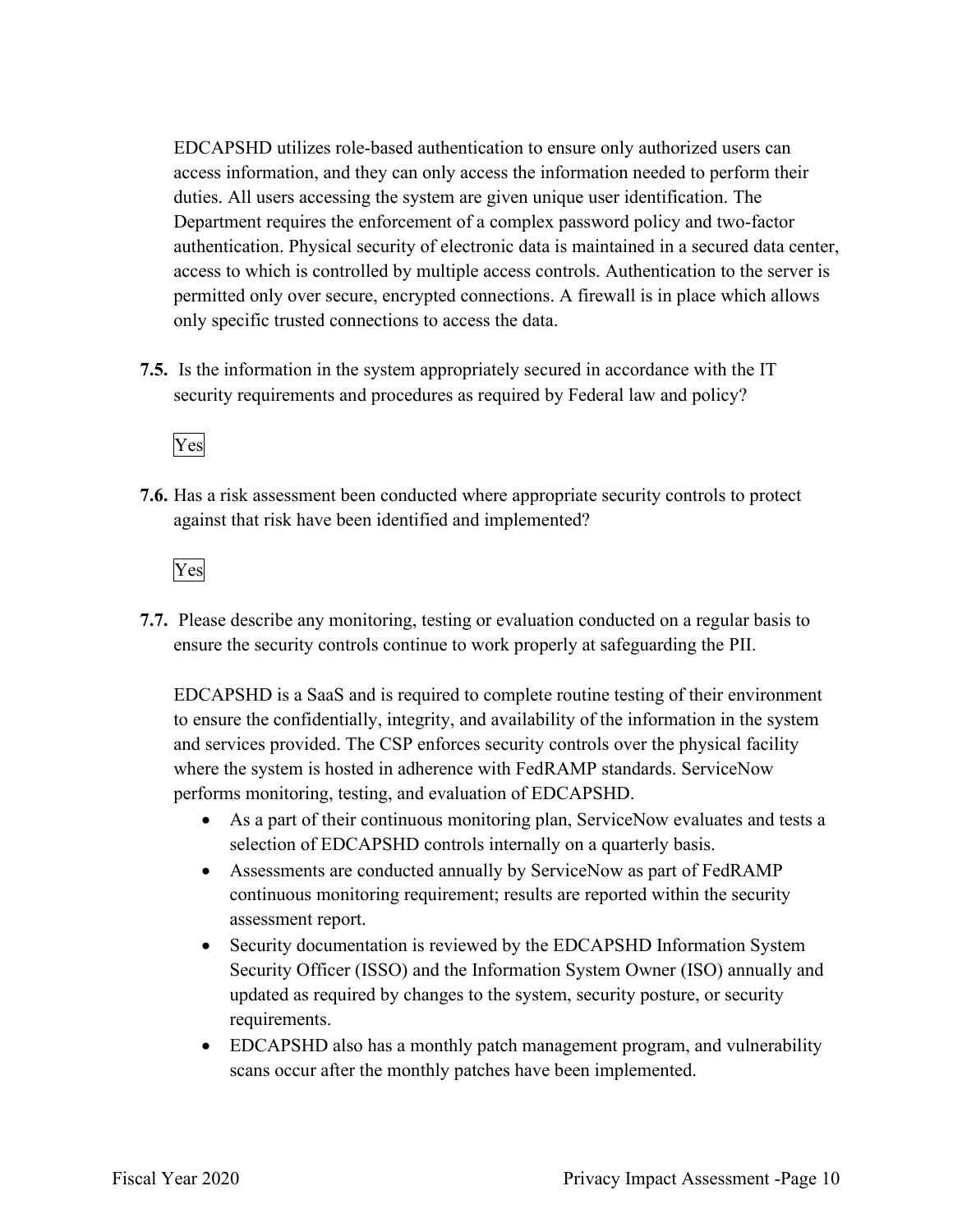#### **8. Auditing and Accountability**

 **8.1.** How does the system owner assess and ensure that the PII is used in accordance with stated practices in this PIA?

The system owner ensures that the information is maintained and used in accordance with the stated practices in this PIA.

The first method is by completing the Department's risk management framework process to receive an Authority to Operate (ATO). During the ATO process EDCAPSHD makes sure that the National Institute of Standards and Technology (NIST) 800-53 controls are implemented. The NIST controls comprise of an administrative, technical, and physical controls to ensure that information is used in accordance with approved practices.

 security and privacy risk briefings, meets regularly with the ISSO to ensure the The second method is by ensuring that the system owner participates in all major EDCAPSHD administrator or authorized delegate completes reviews system accounts to ensure only authorized individuals have access to system data.

**8.2.** Does the system owner continuously monitor and audit the privacy controls to ensure effective implementation?

Yes

 mitigated? **8.3.** What are the privacy risks associated with this system and how are those risks

Privacy risks associated with EDCAPSHD include unencrypted data being lost, stolen, or compromised or the potential unauthorized access to the PII contained within the system. Data breaches involving PII are potentially hazardous to both individuals and organizations. Individual harm may include compromise of credentials or embarrassment. Organizational harm may include a loss of public trust, legal liability, or remediation costs.

EDCAPSHD has several privacy risk mitigation strategies in place. The risks are mitigated by granting access to only authorized individuals based on their respective position and on a need-to-know basis, limiting users to those who are screened, utilizing least privilege principles, and encrypting data in transmission. Risks are also mitigated by updating security patches per the patch scheduling and updating devices operating software, amongst other software. System patching is performed monthly, and scans are